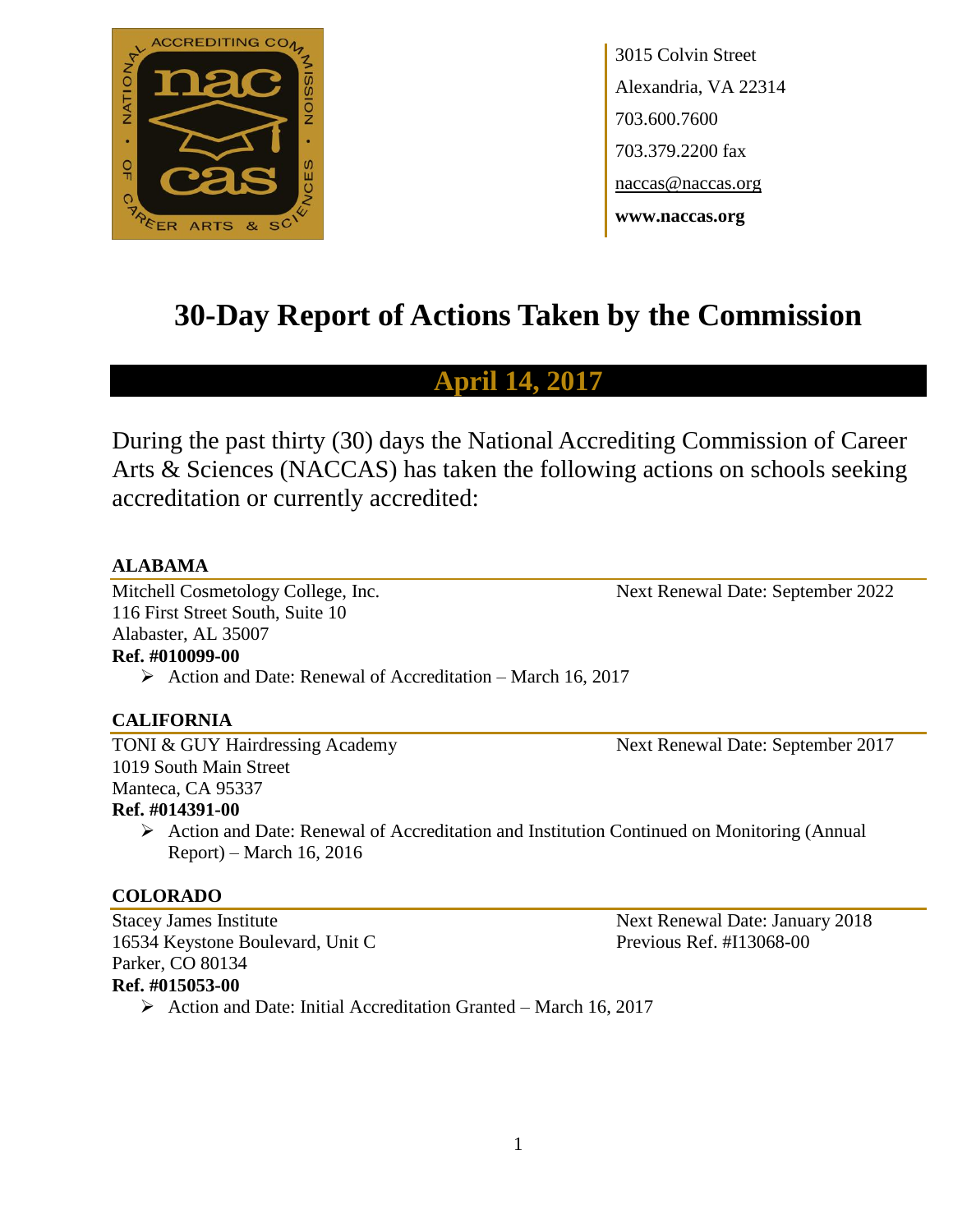## **CONNECTICUT**

2457 East Main Street Waterbury, CT 06705

# **Ref. #016046-00**

 $\triangleright$  Action and Date: Renewal of Accreditation – March 16, 2017

## **FLORIDA**

Summit Salon Academy – Gainesville Next Renewal Date: September 2020 6915 NW 4th Boulevard, Suite B Gainesville, FL 32607

## **Ref. #019124-00**

 $\triangleright$  Action and Date: Renewal of Accreditation – March 16, 2017

#### **GEORGIA**

Ritz Beauty Academy, LLC 1359 Mount Zion Road Morrow, GA 30260 **Ref. #P20026-02**

> $\triangleright$  Action and Date: Withdrawal of Accreditation (with the Right to Appeal) and Institution Continued on Probation – March 23, 2017

570 Lakeland Plaza

Cumming, GA 30040

#### **Ref. #020037-00**

 $\triangleright$  Action and Date: Renewal of Accreditation – March 16, 2017

#### **IOWA**

La'James International College Next Renewal Date: September 2022  $2419$  5<sup>th</sup> Avenue South Fort Dodge, IA 50501 **Ref. #025013-00**

 $\triangleright$  Action and Date: Renewal of Accreditation – March 23, 2017

La'James International College Next Renewal Date: September 2022 5205 North Brady Street Davenport, IA 52806 **Ref. #025025-00**

Action and Date: Renewal of Accreditation with Directive- March 23, 2017

## **MICHIGAN**

4180 Elizabeth Lake Road Previous Ref. #I13024-00 Waterford, MI 48328 **Ref. #032133-00**

D & S School of Cosmetology Next Renewal Date: January 2019

 $\triangleright$  Action and Date: Initial Accreditation Granted – March 16, 2017

MAK Beauty Institute Next Renewal Date: September 2020

Dolce LLC The Academy Next Renewal Date: January 2021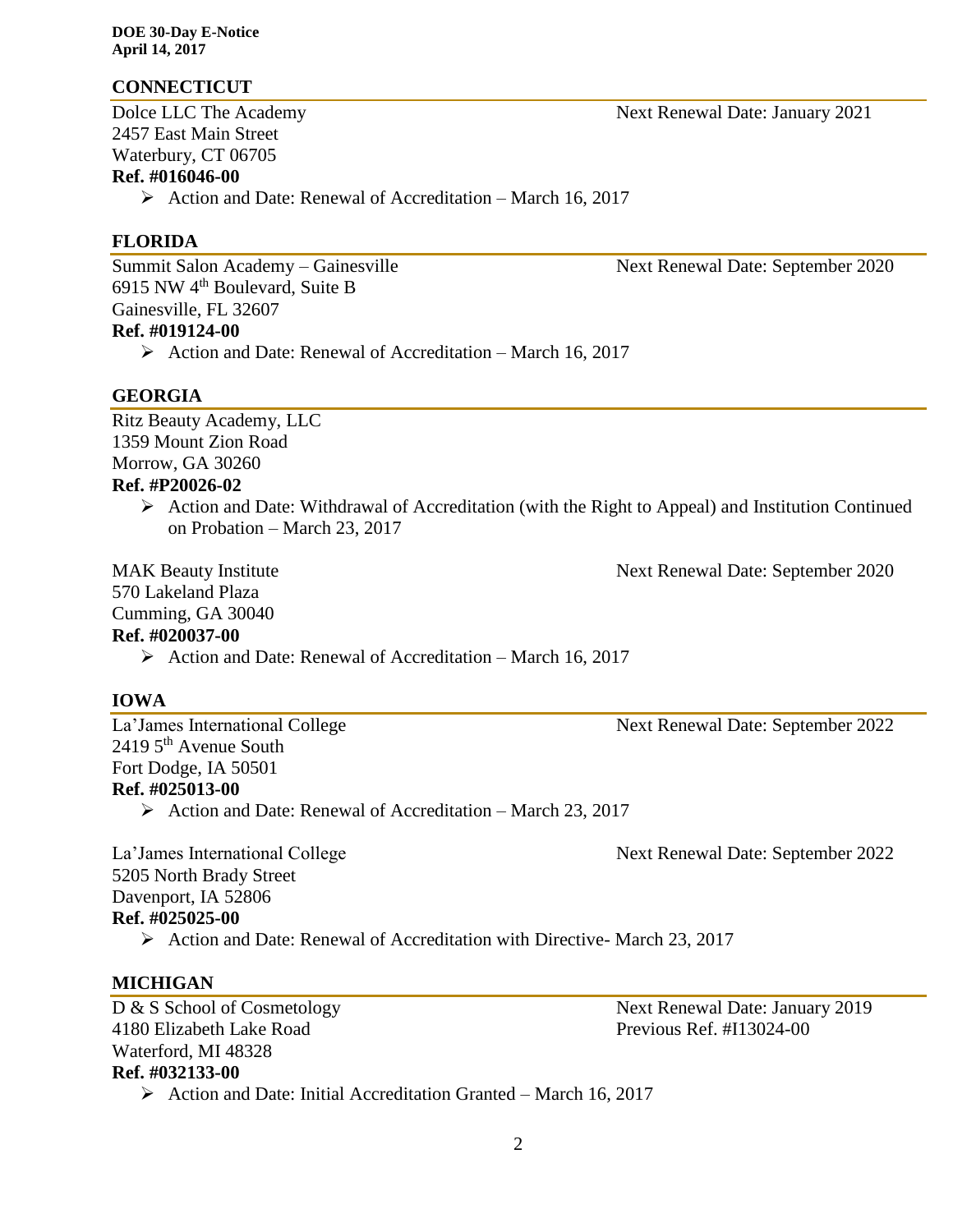**DOE 30-Day E-Notice April 14, 2017**

## **MISSISSIPPI**

Mississippi Institute of Aesthetics Nails & Cosmetology Next Renewal Date: September 2022 507 Springridge Road, Suite G Clinton, MS 39056

## **Ref. #034081-00**

 $\triangleright$  Action and Date: Renewal of Accreditation – March 16, 2017

## **MISSOURI**

Crave Beauty Academy 15435 Clayton Road Ballwin, MO 63011 **Ref. #B26026-01**  $\triangleright$  Action and Date: Institution Removed from Probation – April 6, 2017

House of Heavilin Beauty College Next Renewal Date: September 2022

5720 Troost Avenue Kansas City, MO 64110

## **Ref. #035012-00**

 $\triangleright$  Action and Date: Renewal of Accreditation – March 16, 2017

## **NEW YORK**

Shear Ego International School of Hair Design Next Renewal Date: September 2019 525 Titus Avenue Rochester, NY 14617

**Ref. #042088-00**

 $\triangleright$  Action and Date: Renewal of Accreditation – March 16, 2017

## **NORTH CAROLINA**

Aveda Institute Chapel Hill Next Renewal Date: May 2022 Space 200B 201 South Estes Drive Chapel Hill, NC 27514 **Ref. #043042-00**

 $\triangleright$  Action and Date: Renewal of Accreditation – March 16, 2017

Beyond Measure Barbering Institute, LLC Next Renewal Date: January 2018 524 West Center Street Mebane, NC 27302 **Ref. #043050-00**  $\triangleright$  Action and Date: Renewal of Accreditation – March 16, 2017

## **NORTH DAKOTA**

The Hair Academy, LLC Next Renewal Date: January 2022 2101 East Broadway Avenue Bismarck, ND58501 **Ref. #044016-00**  $\triangleright$  Action and Date: Renewal of Accreditation – March 16, 2017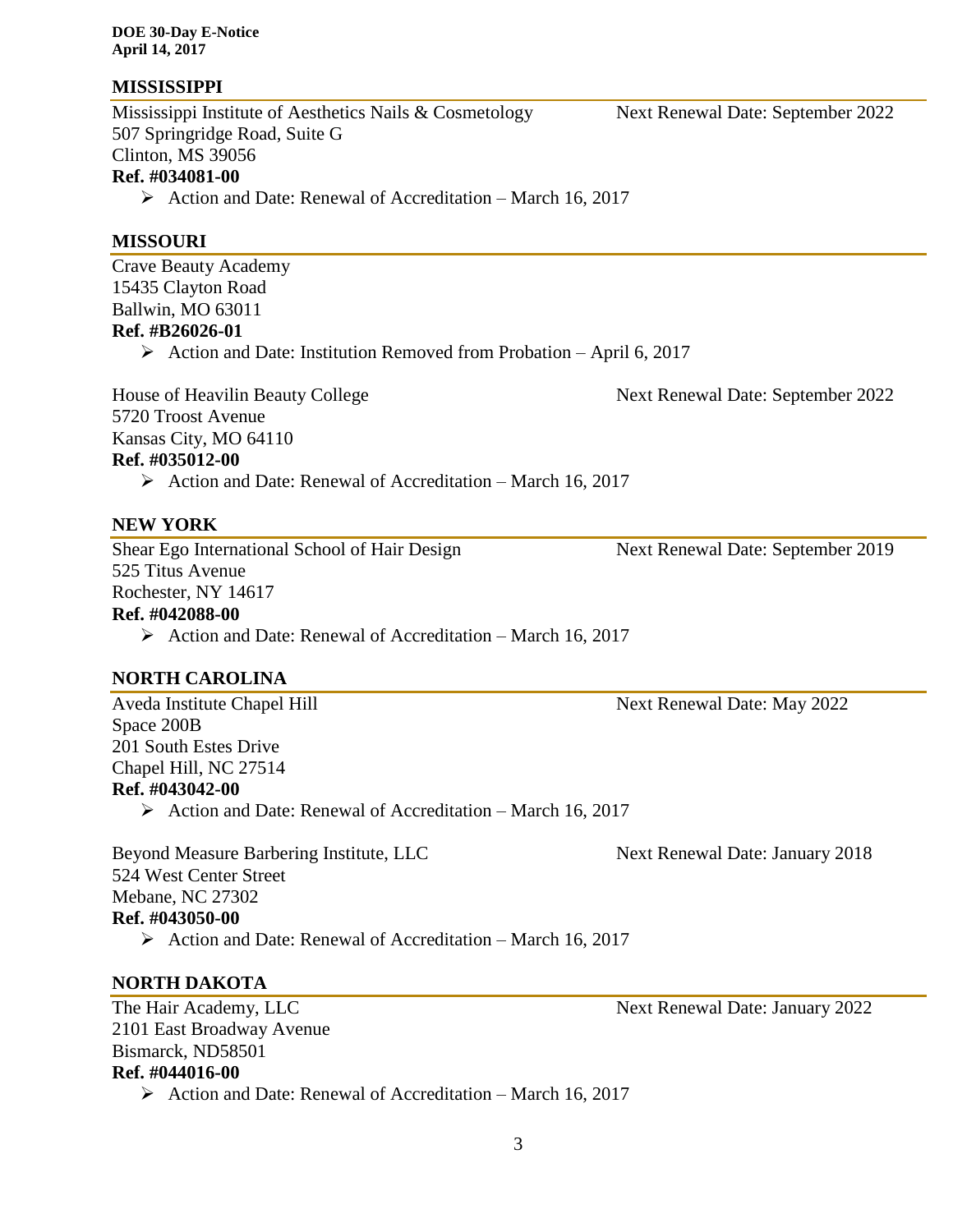## **OHIO**

1915 West Market Street, Suite 800 Akron, OH 44313 **Ref. #045001-00**

> $\triangleright$  Action and Date: Renewal of Accreditation with Directives and Reporting Requirement – April 6, 2017

Toledo Academy of Beauty Culture – East Next Renewal Date: January 2023 3341 Navarre Avenue Oregon, OH 43616 **Ref. #045068-00**

 $\triangleright$  Action and Date: Renewal of Accreditation – April 6, 2017

## **PENNSYLVANIA**

Kittanning Beauty Academy **Next Renewal Date: May 2020** 120 Market Street Kittanning, PA 16201 **Ref. #048101-00**

 $\triangleright$  Action and Date: Renewal of Accreditation – March 16, 2017

## **SOUTH CAROLINA**

Kenneth Shuler School of Cosmetology & Hair Design Next Renewal Date: January 2020 1113 Knox Avenue North Augusta, SC 29841 **Ref. #050026-00**  $\triangleright$  Action and Date: Renewal of Accreditation – April 6, 2017

Kenneth Shuler School of Cosmetology Next Renewal Date: January 2020 2443 West Lucas Street Florence, SC 29501 **Ref. #B50026-01**  $\triangleright$  Action and Date: Renewal of Accreditation – April 6, 2017

#### **TENNESSEE**

Racso Radiant Academy of Cosmetology Next Renewal Date: January 2018 1830 Highway 51 South Covington, TN 38019 **Ref. #052080-00**  $\triangleright$  Action and Date: Initial Accreditation Granted – April 10, 2017

#### **TEXAS**

Manuel & Theresa's School of Hair Design Next Renewal Date: January 2019 220 North Main Street Bryan, TX 77803 **Ref. #053192-00**  $\triangleright$  Action and Date: Renewal of Accreditation – March 16, 2017

Gerber Akron Beauty School Next Renewal Date: January 2020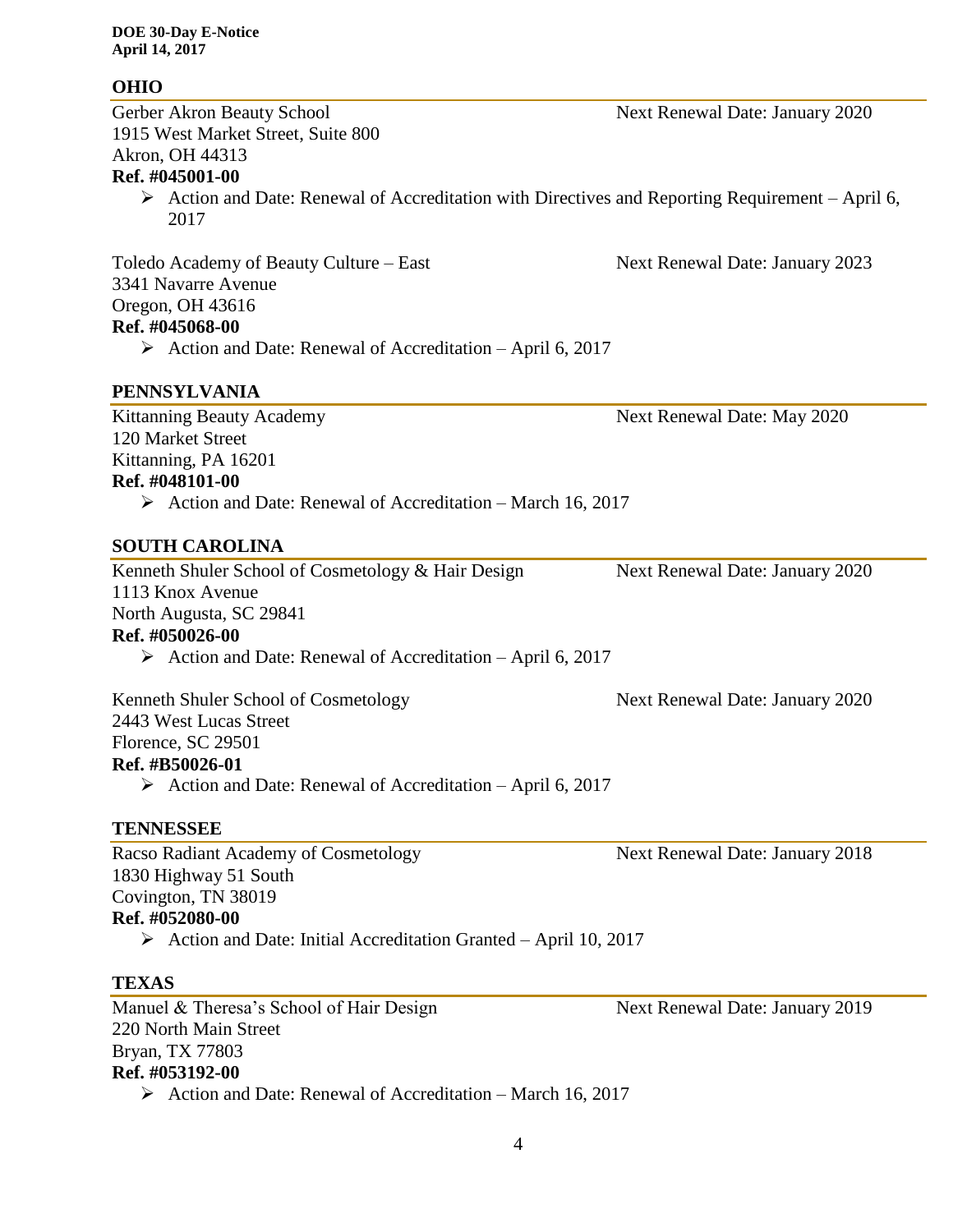Manuel & Theresa's School of Hair Design Next Renewal Date: January 2019 1405 North Street Victoria, TX 77901 **Ref. #B53192-01**

 $\triangleright$  Action and Date: Renewal of Accreditation – March 16, 2017

## **UTAH**

Skin Science Institute of Laser & Esthetics Next Renewal Date: May 2020 421 South 400 East Salt Lake City, UT 84111 **Ref. #054056-00**

 $\triangleright$  Action and Date: Renewal of Accreditation – March 16, 2017

Skin Science Institute of Laser & Esthetics Next Renewal Date: May 2020 320 South State Street, Suite 144 Orem, UT 84111

#### **Ref. #B54056-01**

 Action and Date: Renewal of Accreditation and Change of Location Visit Acknowledged – March 16, 2017

Renaissance Academie, LLC Next Renewal Date: January 2023

DBA Renaissance Academy Cosmetology and Esthetics 1460 North Moon River Drive Provo, UT 84604

## **Ref. #054057-00**

 $\triangleright$  Action and Date: Renewal of Accreditation – March 16, 2017

## **WASHINGTON**

Beauty Academy Next Renewal Date May 2019 208 South Wenatchee Avenue Wenatchee, WA 98801

#### **Ref. #057046-00**

 $\triangleright$  Action and Date: Renewal of Accreditation and Institution Continued on Financial Monitoring – April 6, 2017

## **WISCONSIN**

The Institute of Beauty and Wellness Next Renewal Date: May 2019 327 East St. Paul Avenue Milwaukee, WI 53202 **Ref. #059038-00**

 $\triangleright$  Action and Date: Renewal of Accreditation – March 16, 2017

The Wisconsin Academy A Paul Mitchell Partner Group Next Renewal Date: September 2021 880 Frontage Road, Suite I Peshtigo, WI 54157 **Ref. #059042-00**

 $\triangleright$  Action and Date: Renewal of Accreditation – April 6, 2017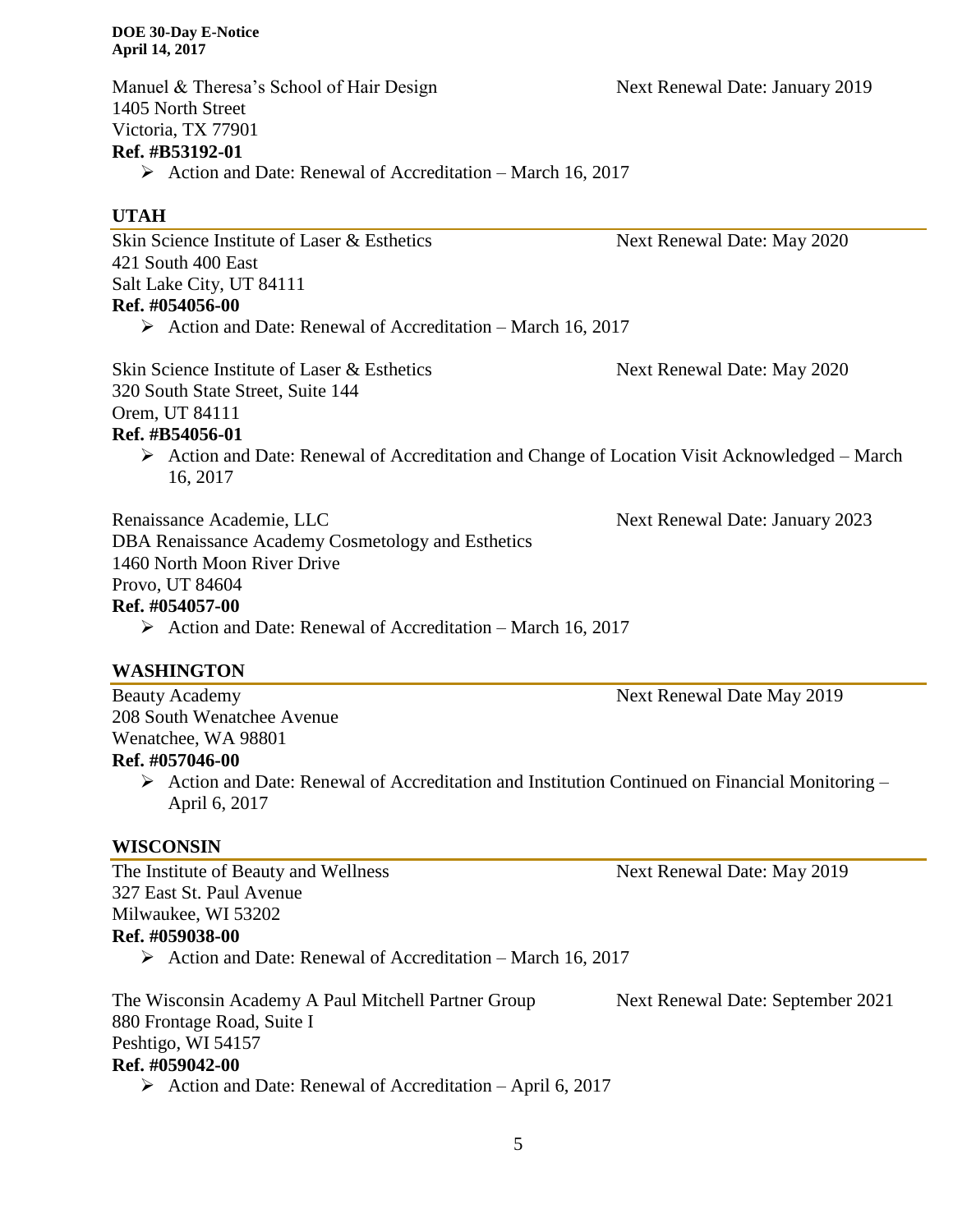## **To The Following:**

## **Accreditors**

- **Mr. Bill Larkin- Executive Director-- ACCET**
- **Mr. Michale McComis, Ed.D.** Executive Director-- ACCSC
- **Mr. Roger Williams Interim President-- ACICS**
- **Dr.** Gary Puckett- Executive Director-- COE

## **State Authorities**

- Mr. Bob McKee- AL State Board of Cosmetology-- Montgomery, AL
- Ms. Theresa Bunch- AZ State Board of Cosmetology-- Tempe, AZ
- Ms. Kelli Kersey- AR Department of Health (Section Chief, Cosmetology)-- Little Rock, AR
- **Mr. Charles Kirkpatrick- AR State Board of Barber Examiners-- Little Rock, AR**
- Ms. Kristy Underwood- CA Board of Barbering & Cosmetology-- Sacramento, CA
- **Ms.** Christine Jones- CA Board of Barbering & Cosmetology-- Sacramento, CA
- **Ms. Leeza Rifredi** Licensing Manager BPPE--CA
- Ms. Joanne Wenzel Bureau Chief BPPE—CA
- Ms. Yvette Johnson Enforcement Chief BPPE CA
- Ms. Pamela Goens- CO Office of Barber & Cosmetology Licensure-- Denver, CO
- **Mr. Douglas Parrott- Area Case Director-- School Participation Team—Denver, CO**
- Ms. Janet Brancifort- CT Examining Board for Barbers, Hairdressers, & Cosmeticians-- Hartford, CT
- Ms. Judy Letterman- DE Board of Cosmetology & Barbering-- Dover, DE
- Mr. Clifford Cooks- DC Department of Consumer & Regulatory Affairs-- Washington, DC
- Ms. Robyn Barineau- FL State Board of Cosmetology & Barbers Board-- Tallahassee, FL
- **Mr. Josh Waters- GA State Board of Cosmetology & GA Board of Barbers-- Macon, GA**
- **MS. Margaret Guerrero- Guam Board of Barbering & Cosmetology-- Mangilao, Guam**
- **Ms. Laureen Kai- HI Barbering & Cosmetology Department-- Honolulu, HI**
- **Ms.** Tana Cory- ID Bureau of Occupational Licenses-- Boise, ID
- Ms. Valerie Fenske Idaho State Board of Education ID
- **Ms. Keri Ginger- IL Department of Financial & Professional Regulation-- Springfield, IL**
- **Ms.** Tracy Hicks- IN Professional Licensing Agency-- Indianapolis, IN
- Ms. Venus Vendoures Walsh Iowa Board of Cosmetology Arts & Sciences—Des Moines, IA
- Ms. Chiquita C. Coggs- KS State Board of Cosmetology-- Topeka, KS
- Mr. H.R. Vacek- KS State Barber Board-- Topeka, KS
- **Mr. Charles Lykins- KY Board of Hairdressers & Cosmetologists-- Frankfort, KY**
- Mr. Steven Young- LA State Board of Cosmetology-- Baton Rouge, LA
- **Ms. Latrice Matthews- LA Board of Barber Examiners-- Baton Rouge, LA**
- Ms. Geraldine Betts- ME Office of Professional & Occupational Regulation-- Augusta, ME
- Ms. Kristina Morin ME Office of Professional & Occupational Regulation—Augusta, ME
- Mr. Robert Wood- MD State Board of Cosmetologists-- Baltimore, MD
- **Maryland State Board of Barbers- Baltimore, MD**
- Sandra Velasquez- MA Board of Cosmetology-- Boston, MA
- Ms. Mary Jayne Fay, Ed.D.- MA Department of Education-- Malden, MA
- **MS.** Gina Stauss- MN Board of Cosmetologist Examiners-- Minneapolis, MN
- **M** Minnesota Board of Cosmetologists Examiners –Minneapolis, MN
- Ms. Cynthia Johnson- MS State Board of Cosmetology--Jackson, MS
- Ms. Emily Carroll- MO State Board of Cosmetology-- Jefferson City, MO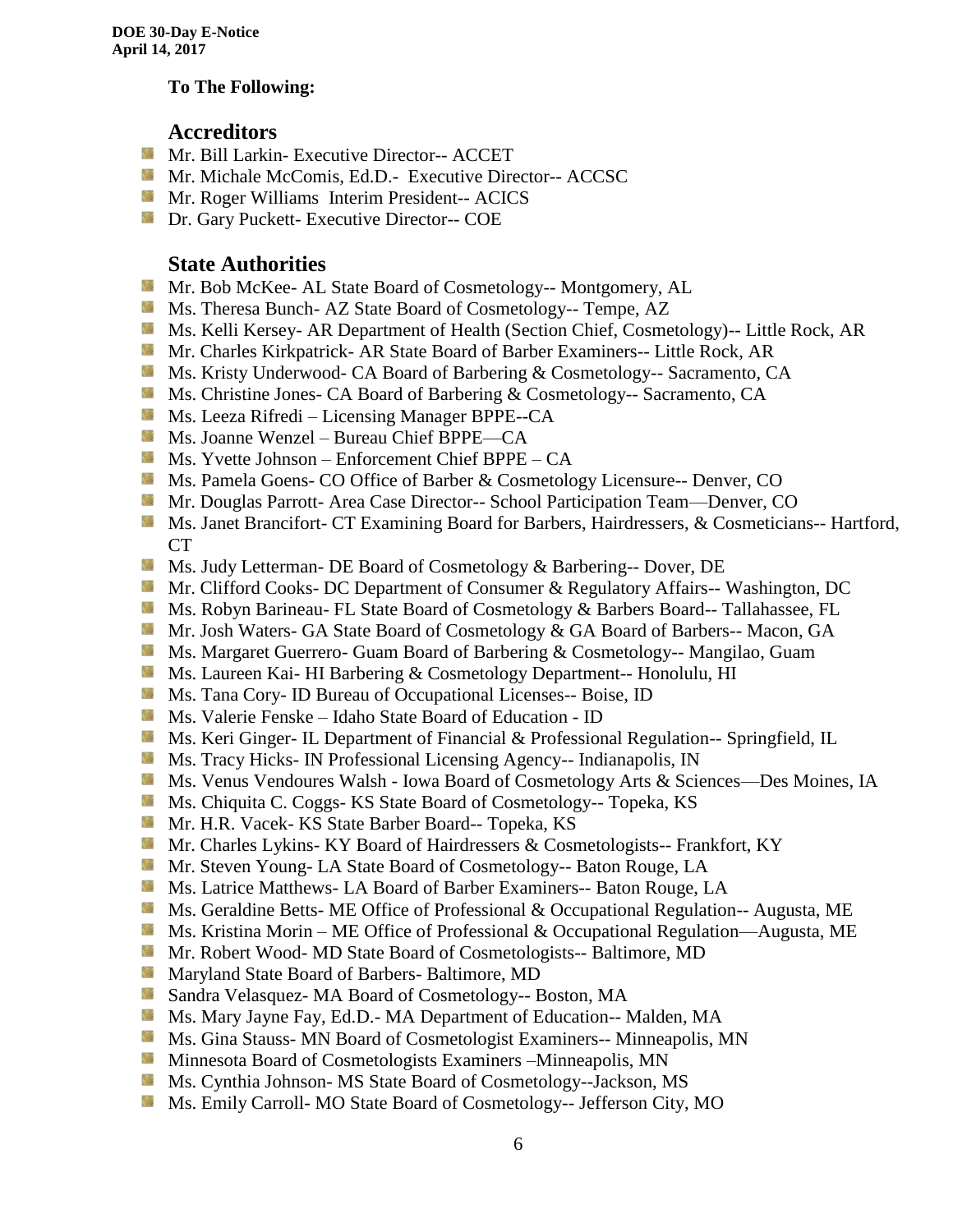- Mr. Dennis Clark- MT Board of Barbers & Cosmetologists-- Helena, MT
- Ms. Kris Chiles- NE State Board of Cosmetology Examiners-- Lincoln, NE
- Nebraska Board of Barber Examiners- Lincoln, NE
- Ms. Nadine Griego- NV State Board of Cosmetology-- Las Vegas, NV
- Mr. Gary Landry NV State Board of Cosmetology Las Vegas, NV
- **Mr.** Adam Higginbotham NV State Board of Cosmetology Las Vegas, NV
- Nevada State Board of Massage Therapy- Las Vegas, NV
- **Ms. Kathryn Wantuck- NH State Board of Barbering, Cosmetology, and Esthetics-- Concord, NH**
- Mr. Jay Malanga- NJ Board of Cosmetology & Hairstyling-- Newark, NJ
- **Ms.** Antoinette Griego- NM State Board of Barbers & Cosmetologists-- Santa Fe, NM
- **Ms. Kathleen McCoy- NY Department of State-Division of Licensing Services-- Albany, NY**
- **Ms. Ruth Singer- NY State Education Department-Bureau of Proprietary School Supervision--**Albany, NY
- Ms. Lynda Elliott- NC State Board of Cosmetic Art Examiners- Raleigh, NC
- Mr. Wayne Mixon North Carolina Board of Barber Examiners- Raleigh, NC
- **MS.** Sue Meier- ND State Board of Cosmetology-- Bismarck, ND
- **MS.** Tona Stevenson- North Dakota State Board of Barber Examiners-- Dickenson, ND
- Mr. Ed Highley Ohio State Barber Board OH
- Ms. Lori Pearson Ohio State Board of Cosmetology-- Grove City, OH
- Ms. Sherry Lewelling- OK Board of Cosmetology-- Oklahoma City, OK
- **Ms. Samantha Patnode- OR Health Licensing Agency-- Salem, OR**
- Mr. Juan Baez-Arevalo Director of Private Post Secondary Education Oregon Higher Education Coordinating Commission- OR
- **MS.** Helen Dunford Higher Education Coordinating Commission OR
- **Ms. Kelly Diller- PA State Board of Cosmetology-- Harrisburg, PA**
- **Mr. Juan Bigio Ramos, Ph.D.- PR General Council of Education-- San Juan, PR**
- Ms. Maureen Slowik Board Administrator-RI State Board of Barbering & Hairdressing--Providence, RI
- **Ms. Deanna Velletri Rhode Island Office of the Postsecondary Commissioner -- Warwick, RI**
- Ms. Theresa Richardson- SC Board of Barber Examiners-- Columbia, SC
- Ms. Kathryn Boyd- SD Cosmetology Commission-- Pierre, SD
- Ms. Roxana Gumucio- TN Board of Cosmetology-- Nashville, TN
- **Mr. William Kuntz Jr., TX Department of Licensing & Regulation, Austin, TX**
- Ms. Allyson Pettley Division of Occupational and Professional Licensing-- Salt Lake City, UT
- Ms. Carla Preston- VT Office of Professional Regulation-- Montpelier, VT
- Mr. William Ferguson II- VA Board for Barbers & Cosmetology-- Richmond, VA
- Ms. Zelda Williams- VA Board for Barbers & Cosmetology-- Richmond, VA
- Mr. Russell Sonmore VA WA workforce Training and Education Coordinating Board VA  $\&$ WA
- Ms. Sylvia Rosa-Casanova, Director of the Private and Out-of-State Postsecondary Education unit of SCHEV
- Ms. Eleni Papadakis WA Workforce Training and Education Coordinating Board, WA
- **Ms. Susan Colard- WA Department of Licensing-Consumer Affairs-- Olympia, WA**
- **Ms.** Amanda Smith- Executive Director-- WV Board of Barbers & Cosmetologist--- Dunbar, WV
- **Ms. Angela Arrington- WI Barbering & Cosmetology Board-- Madison, WI**
- Mr. Aaron Knautz- WI Massage Therapy & Bodywork Therapy Affiliated Credentialing Board--Madison, WI
- **Ms. Betty Abernethy- WY State Board of Cosmetology-- Cheyenne, WY**